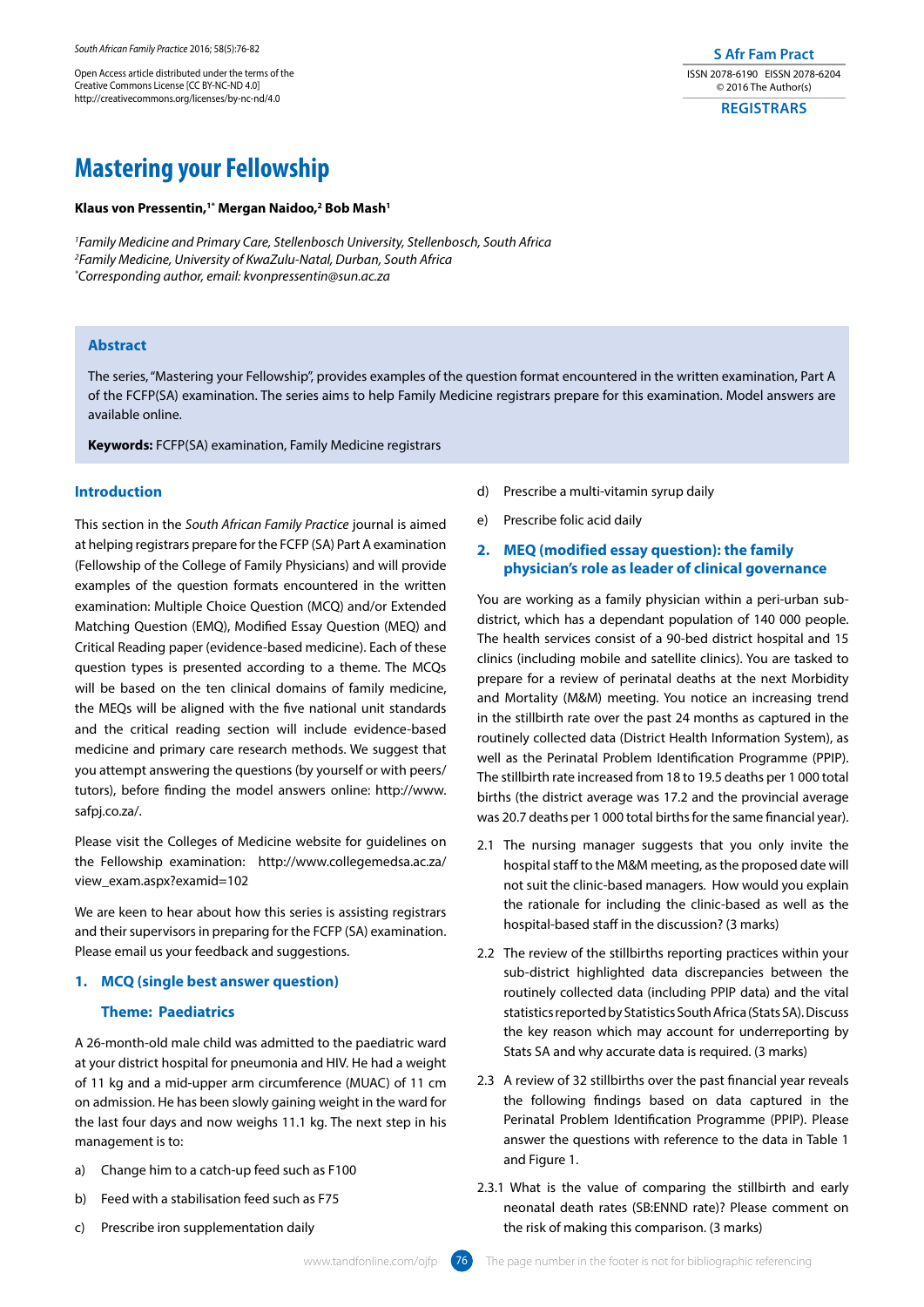- fresh and macerated stillbirths? (3 marks)
- 2.3.3 An analysis of the avoidable factors identified for the 32 stillbirths reveals 27 patient-associated factors, two provider-associated factors and one administrationassociated factor. A breakdown of the 27 patient-associated factors is provided in Figure 1. How would you interpret Figure 1 and how will you use this to facilitate a discussion during the M&M meeting around addressing these factors as well as improving the PPIP audit process at your facility? (8 marks)

**Table l:** Analysis of Perinatal Problem Identification Programme data in your sub-district

| Values for the past financial year |
|------------------------------------|
| 19.5/1000                          |
| 14.9/1000                          |
| 3.1:1                              |
| 12 (37.5)                          |
| 20(62.5)                           |
|                                    |

Abbreviations: perinatal mortality rate (PNMR), stillbirth rate (SBR), stillbirth (SB), early neonatal death (ENND)

# **3. Critical appraisal of research**

Please answer the questions related to the following article:

Van Deventer C. Integration of non-communicable chronic diseases and HIV/AIDS and mental health care through the involvement of chronically ill patients using empowerment evaluation. SA Fam Pract. 2015;1(1):1-10.

- 3.1 What is the argument for the social value of the study? (3 marks)
- 3.2 What is the argument for the scientific value of the study? (3 marks)  $A<sub>max</sub>$  marks), still birth rate ( $B<sub>max</sub>$ ), stillar rate (SB), early neutrities (SB), early neutrities (SB), early neutrities (SBR), early neutrities (SBR), early neutrities (SBR), early neutrities (SBR), early neut
- 3.3 What core features of participatory action research does empowerment evaluation illustrate as described in the methods section? (4 marks)
- 3.4 Reflect on how well the article describes the strengths and limitations of their participatory action research process. (14 marks)
- 3.5 In the methods section, the article mentions the intention for a before-and-after evaluation as well as a comparison with another group of clinics in the district that had not used empowerment evaluation. Critically appraise the article in terms of these aspects of the study design. (4 marks)
- 3.6 Apply the READER formulation to deciding whether to read and apply this study in your own practice. (12 marks)

#### **Model answers to the questions**

#### *Question 1*

#### *Short answer: b)*

Long answer: Managing severe acute malnutrition (SAM) is a core competency of a family physician and is included in the FCFP (SA) curriculum. One should routinely inspect the road to health book of young children and plot the current weight of the child. A child aged 6 to 60 months is considered to have SAM if s/ he has any of the following:

- Weight for height less than the -3 z-score
- MUAC of less than 11.5 cm
- Bilateral oedema
- Visible wasting.

The World Health Organisation (WHO) ten steps in the management of SAM are also used in South Africa. Figure 2 depicts the treatment timeline and summarises the ten WHO steps, which address the stabilisation, transition and recovery periods.



Figure 1: Patient-associated modifiable factors identified during the stillbirth audit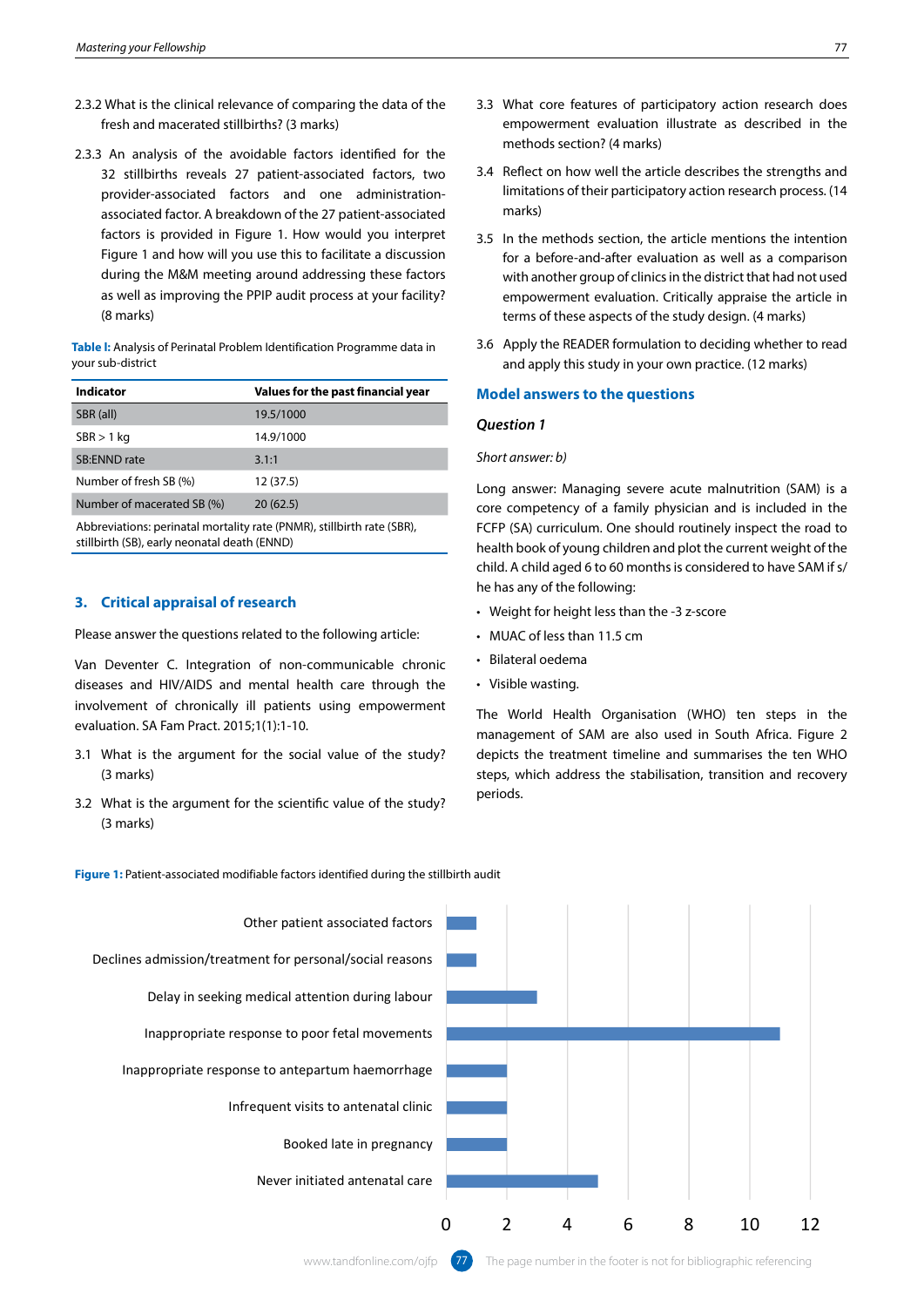

**Figure 2:** Time frame for the inpatient management of SAM

**The mastering interimental to recognise the mastering you the mastering you the mastering you the various management of a state of the various material to recognise the various material to recognise the various material** as this determines the intervention needed. During the stabilisation phase, the child should be cautiously fed using a nutritional feed that has low carbohydrate and protein content (e.g. F75) in order to stabilise the "fragile homeostatic state." Iron supplementation is only needed after day seven when the child is on F100 and this can be stopped when the child is on the full dose of the ready to use therapeutic feed (RUTF). It is important to check ferritin levels in a HIV positive child before supplementing iron. Folic acid is only given as a stat dose on day one. Both folic acid and multivitamin supplementation is not needed if the child is on F75, F100 and RUTF. F100 is used during the transition phase as a catch-up feed and contains more energy and protein. Both feeds have minerals of different concentrations based on the physiological requirements of the child. The dosing of the feeds is also important as one needs to start with small amounts and titrate to the recommended amount based on the child's weight. The RUTF is available in South Africa and is used during the rehabilitation phase. It is also an important feed used in primary care for the outpatient management of moderate acute malnutrition. RUTFs are highenergy, lipid-based food used in many cultural settings around the world and may be the only source of food in vulnerable settings. Managing SAM requires a multi-disciplinary approach which should involve the community, the community healthcare worker, the nutritional advisor at the PHC clinic, a dietician, a social worker, the PHC nurse and the clinician.

#### *Further reading:*

- World Health Organization. WHO child growth standards and the identification of severe acute malnutrition in infants and children: a Joint Statement by the World Health Organization and the United Nations Children's Fund. Geneva: World Health Organization. 2009.
- South African Department of Health. Primary Health Care standard treatment guidelines and essential medicine list. Pretoria: National Department of Health 2013.
- KwaZulu-Natal Department of Health. KZN Guidelines on the integrated managment of acute malnutrition 2014 [Accessed: 7 September 2016]. Available from: http://www.kznhealth. gov.za/family/MCWH/KZN-IMAM-Guidelines.pdf
- Ashworth A, Schofield EC, Khanum S, Jackson A. Guidelines

for the inpatient treatment of severely malnourished children. 2003.

# *Question 2*

# *Model answer*

**2.1 The nursing manager suggests that you only invite the hospital staff to the M&M meeting, as the proposed date will not suit the clinic-based managers. How would you explain the rationale for including the clinic-based as well as the hospital-based staff in the discussion? (3 marks)**

The stillbirth rate (number of babies born dead per 1 000 total births) is a good indicator of care during antepartum period (specifically, the third trimester) and intrapartum period. It is one of the key indicators for maternal, newborn, child and women's health (MNCWH) as it is a reflection of foetal, maternal and health system factors. The causes of stillbirths are inseparable from the causes of maternal and neonatal deaths. A 2016 Lancet Stillbirths Series focuses on prevention of stillbirth by scale-up of care for mothers and babies at the health-system level, with an emphasis on emergency obstetric care, as well as quality antenatal care (syphilis detection, arranging induction for post-term pregnancies, and detection and management of hypertensive disease, foetal growth restriction, and gestational diabetes). This explains the rationale for including the PHC clinic-based staff involved with antenatal care in the discussion. It also supports having the maternity ward staff present, as emergency obstetric care is one of 13 cost-effective interventions proposed recently to impact the rates of stillbirth and neonatal and maternal mortality.

The need to prioritise family planning is another sound reason to involve the whole team which spans PHC and district hospital care.

Furthermore, the team approach is necessary to address the increase in the stillbirth rate in your community. This M&M meeting will be the ideal opportunity to get everyone on board to decide on a targeted intervention, such as a quality improvement cycle.

**2.2 The review of the stillbirths reporting practices within your sub-district highlighted data discrepancies between the routinely collected data (including PPIP data) and the vital statistics reported by Statistics South Africa (Stats SA). Discuss the key reason which may account for underreporting by Stats SA and why accurate data is required. (3 marks)**

Stats SA derives its data from the vital registry informed by death notifications. A number of factors may contribute to inadequate death notifications: inadequate completion of the death notification form (BI-1663), uncertainty about the definition of stillbirths (weight or gestation cut-off), or financial cost for proper burial of stillborn babies (which may result in no BI-1663).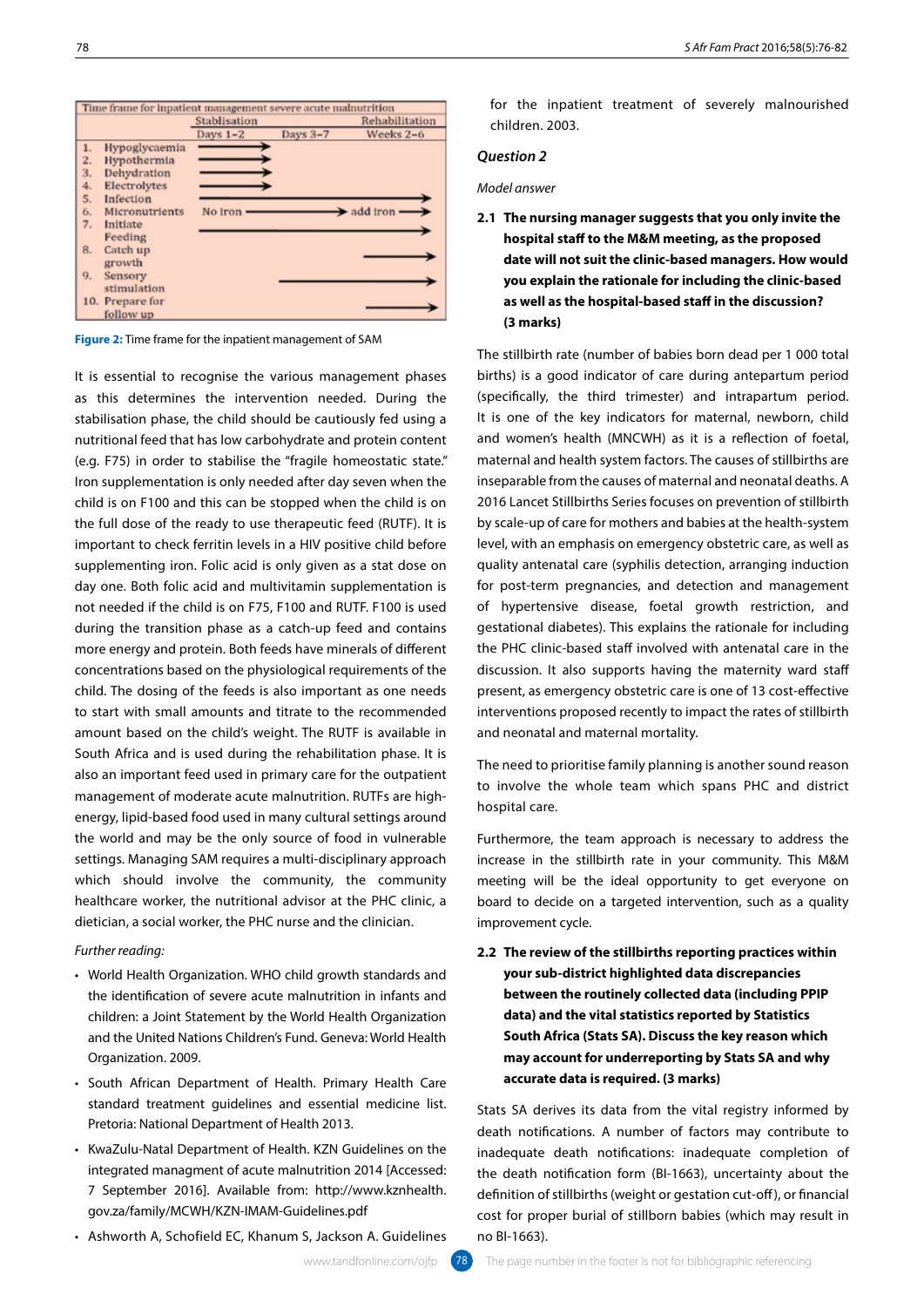and Saving Babies Report, highlight the discrepancies between DHIS data, PPIP data and the vital statistics. Data from health and demographic surveillance systems continue to add to our understanding of child mortality. Data can also help to set priorities for interventions and health service planning.

**2.3 A review of 32 stillbirths over the past financial year reveal the following findings based on data captured in the Perinatal Problem Identification Programme (PPIP). Please answer the questions with reference to the data in Table 1 and Figure 1.**

# **2.3.1 What is the value of comparing the stillbirth and risk of making this comparison. (3 marks)**

The stillbirth to early neonatal death ratio gives an idea of to deficiencies in pre-hospital, antenatal care.<br>Health systems of a still be a still because the control of an allege of an allege and the still because the s the standard of health care in a community. In an affluent community with good antenatal, intrapartum and early neonatal care (perinatal care), the stillbirth and early **order to a symbolisher and particle inclusive on the provider** neonatal mortality rates are similar giving a stillbirth to early neonatal death (SB:ENND) ratio of about 1. However, in a poor community, with inadequate antenatal care, the stillbirth rate you merpress igure rand now win you use this to<br>dis usually at least double the early neonatal death rate, i.e. the **definition a** discussion during the M&M meeting around SB:ENND ratio is 2 or more. In this data set, the ratio was 3.1:1, which could indicate inadequate antenatal care.

However, examining the individual stillbirth and early neonatal death rates is more important that simply looking at the SB:ENND ratio. If the standard of neonatal care is very poor, the neonatal mortality rate may rise markedly and the stillbirth and and determine the allocation of unclearing to the manufall mortality rate of the allocation of the allocation of the allocation of the meqularly-collected an early neonatal mortality rates may again become similar, giving a SB:ENND ratio of about 1. In addition, very good neonatal care ever, examining the individual stillbirth and early neonatal y pagure 3 below (as adapted from Figure 1) highlights two main

# **2.3.2 What is the clinical relevance of comparing the data of the fresh and macerated stillbirths? (3 marks)**

Maceration is the result of the infant being dead for at least 12 hours. Macerated stillborn infants are assumed to have died before the onset of labour. Fresh stillbirths show no sign of maceration and have usually died during labour or shortly before the onset of labour. Therefore the presence or absence of maceration helps to decide when the infant died. Fresh stillbirths usually reflect the quality of intrapartum care, while macerated stillbirths reflect the quality of antenatal care.

**early neonatal mortality rates? Please comment on the** and the linitis dataset, 62.5% of stillbirths were macerated. This supports<br>the rationale for including PHC and community-based care In this dataset, 62.5% of stillbirths were macerated. This supports the rationale for including PHC and community-based care colleagues in the M&M discussion, as these stillbirths may be due<br>colleagues in the M&M discussion, as these stillbirths may be due to deficiencies in pre-hospital, antenatal care.

**2.3.3 An analysis of the avoidable factors identified for the**<br>munity with good antenatal intranartum and early **32 stillbirths reveal 27 patient-associated factors, two provider-associated factors and one administration**natal mortality rates are similar giving a stillbirth to early **associated factor. A breakdown of the 27 patient**natal death (BDENND) ratio of about 1. However, in a pool **associated factors is provided in Figure 1. How would you interpret Figure 1 and how will you use this to facilitate a discussion during the M&M meeting around**  NND ratio is 2 or more. In this data set, the ratio was 3.1:1, **addressing these factors, as well as improving the PPIP** ch could indicate inadequate antenatal care. **In the part of the part of a good involve** to involve the part of t

th rates is more important that simply looking at the focus areas: a delay or inappropriate response to the warning<br>NND at a little started to be realth services to plan health services in the routine of the routine of the symptoms and poor utilisation of antenatal care services. Failing to book early and then regularly attend antenatal y neonatal mortality rates may again become similar, giving an acare is the commonest patient related factor associated with perinatal death. Because of poor antenatal clinic attendance,



**Figure 3:** Analysis of the 27 patient-associated modifiable factors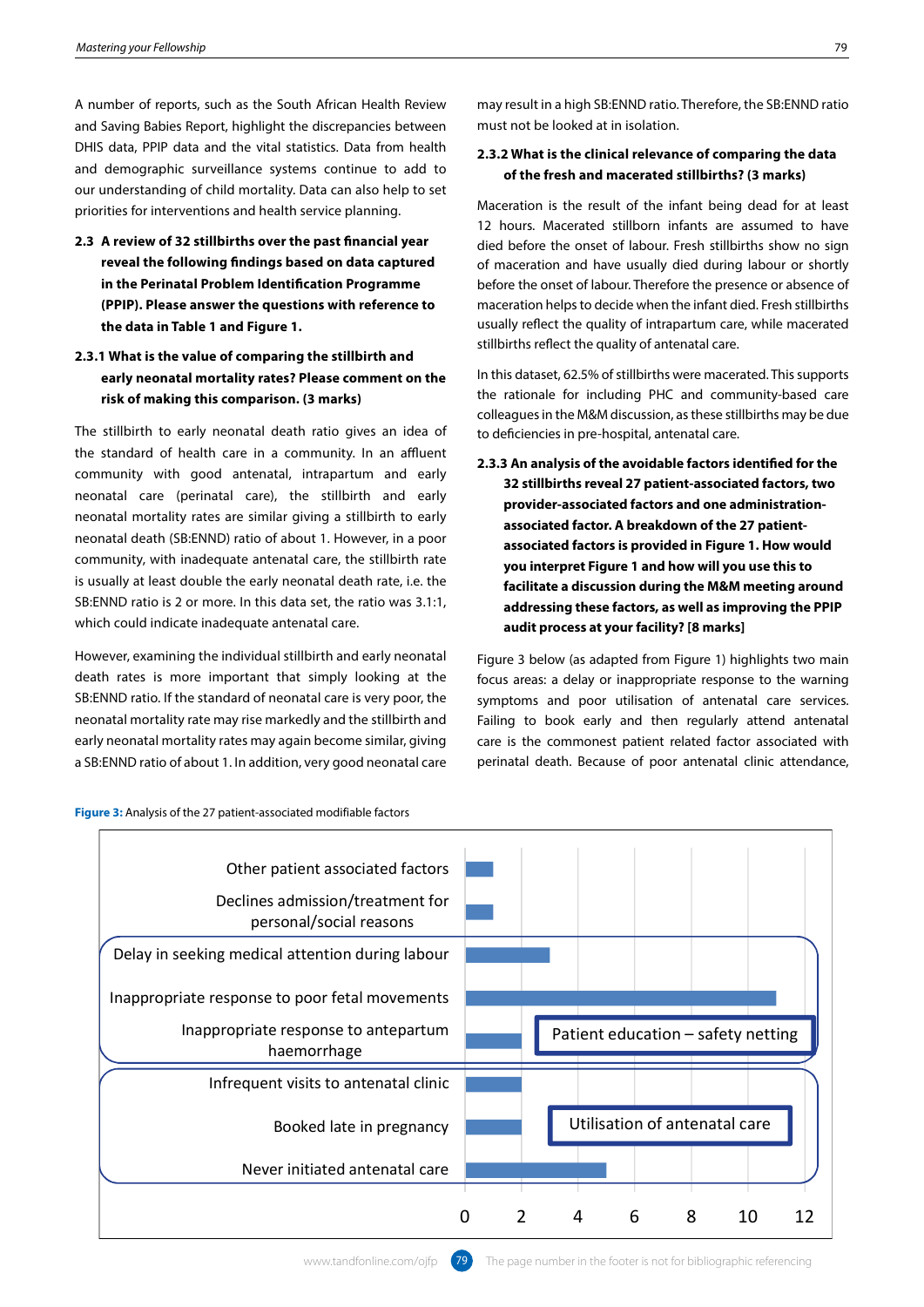growth retardation and syphilis may be missed. The quality of health counselling and safety netting during the antenatal care process requires review. Consider ways of improving access to care when pregnant women experience warning symptoms (antepartum bleeding, abdominal pain and reduced foetal movements). Review the health messaging provided during antenatal care. Consider strategies for improving the educational and health status of women of childbearing age in your community. Remember to identify women at risk of highrisk pregnancies (women of advanced age with medical comorbidities). Ensure the availability of family planning services and explore community-orientated strategies to improve the utilisation of these family planning services. These communityorientated strategies aimed at improving family planning and antenatal care utilisation should include the community health workers. These community health workers may assist in identifying pregnant women and linking them to antenatal care, as well as educating pregnant women about the danger signs during their pregnancy. Invite the community-based services coordinator of your sub-district to be part of the M&M discussion.

**System control of the control of the control of the control of the control of the control of the control of the control of the control of the control of the control of the control of the control of the control of the con** These missed opportunities to provide quality antenatal care require an open discussion within the M&M meeting. As family physician, you will be tasked to facilitate this discussion. Encourage a non-blaming culture, as PHC and maternity staff may feel protective of their respective arena. The PPIP review process requires a shift in focus from "blaming the patients" (only identifying patient-associated factors) to considering the role of provider-related and health system-related modifiable factors. This mature process of analysing each perinatal death and stillbirth requires leadership which encourages a blamefree organisational culture, in order to achieve ongoing care improvement. Review the process of how the PPIP forms are completed for every perinatal death, as this is the best opportunity to complete the form as accurately as possible. Ideally, the most experienced health professional should examine the deceased baby and its placenta. Ensure that the perinatal death review process is part of the monthly review process, by engaging with the managers, clinicians and information management office in your sub-district. It is also a good idea to involve the paediatrician and obstetrician at your referral hospital, as well as the women and child health programme coordinator in your district office. The routine data indicators are used to plan health services and determine the allocation of resources. Furthermore, a culture of using locally-collected data locally to improve the health of the local community by the local health team should be established.

#### *Further reading:*

- Michalow J, Chola L, McGee S, Tugendhaft A, Pattinson R, Kerber K, Hofman K. Triple return on investment: the cost and impact of 13 interventions that could prevent stillbirths and save the lives of mothers and babies in South Africa. BMC pregnancy and childbirth. 18 February 2015;15(1):1.
- Van Schaik N. Chapter 4: Delivery. In: Massyn N, Peer N, Padarath A, Barron P, Day C E. District Health Barometer 2014/15. Health

Systems Trust; October 2015. p. 68-97.

- Burger EH, Groenewald P, Rossouw A, Bradshaw D. Medical certification of death in South Africa – moving forward. SAMJ. January 2015;105(1):27-30.
- Perinatal Problem Identification Program, PPIP v3 [Internet]. [Cited 17 September 2016]. Available from: http://www.ppip. co.za/.
- Woods DL, Pattinson RC, Greenfield DH (editors). Saving Mothers and Babies. Perinatal Education Programme. [Cited 17 September 2016]. Available from: http://bettercare.co.za/ learning-programmes/saving-mothers-babies/.

#### *Question 3*

#### *Model answer*

# **3.1 What is the argument for the social value of the study? (3 marks)**

South Africa has a strong commitment to improving primary health care. Primary health care re-engineering policy and the national core standards include a commitment to more patient engagement in the services, as well as the integration of care for chronic illnesses. There is evidence that engagement with patients in quality improvement activities can lead to improved outcomes.

# **3.2 What is the argument for the scientific value of the study? (3 marks)**

In South Africa most patient engagement in quality improvement has been superficial, involving assessment of patient satisfaction only. Additional benefit is seen when patients are partners in the process. Barriers and enablers to patient engagement have been identified in a systematic review. Empowerment evaluation is one method that enables a collaborative partnership. Little work has been done locally on evaluating patient engagement in quality improvement.

# **3.3 What core features of participatory action research does empowerment evaluation illustrate as described in the methods section? (4 marks)**

- The process involved a team of people (5–12 patients, community health workers and staff) who collaborate or participate together in the process.
- The process is ongoing and cyclical with both action and reflection-on-action. A typical PAR cycle includes planning, action, observation and reflection.
- There was a research or reflective component evaluating the current situation, creating a vision of the future, assessing progress, planning change and documenting all learning.
- There was an action component which attempted to change the clinical or facility practice through implementation of action plans.
- Both quantitative and qualitative data collection techniques are planned as part of the cyclical process.

# **3.4 Reflect on how well the article describes the strengths and limitations of their participatory action research process? (14 marks)**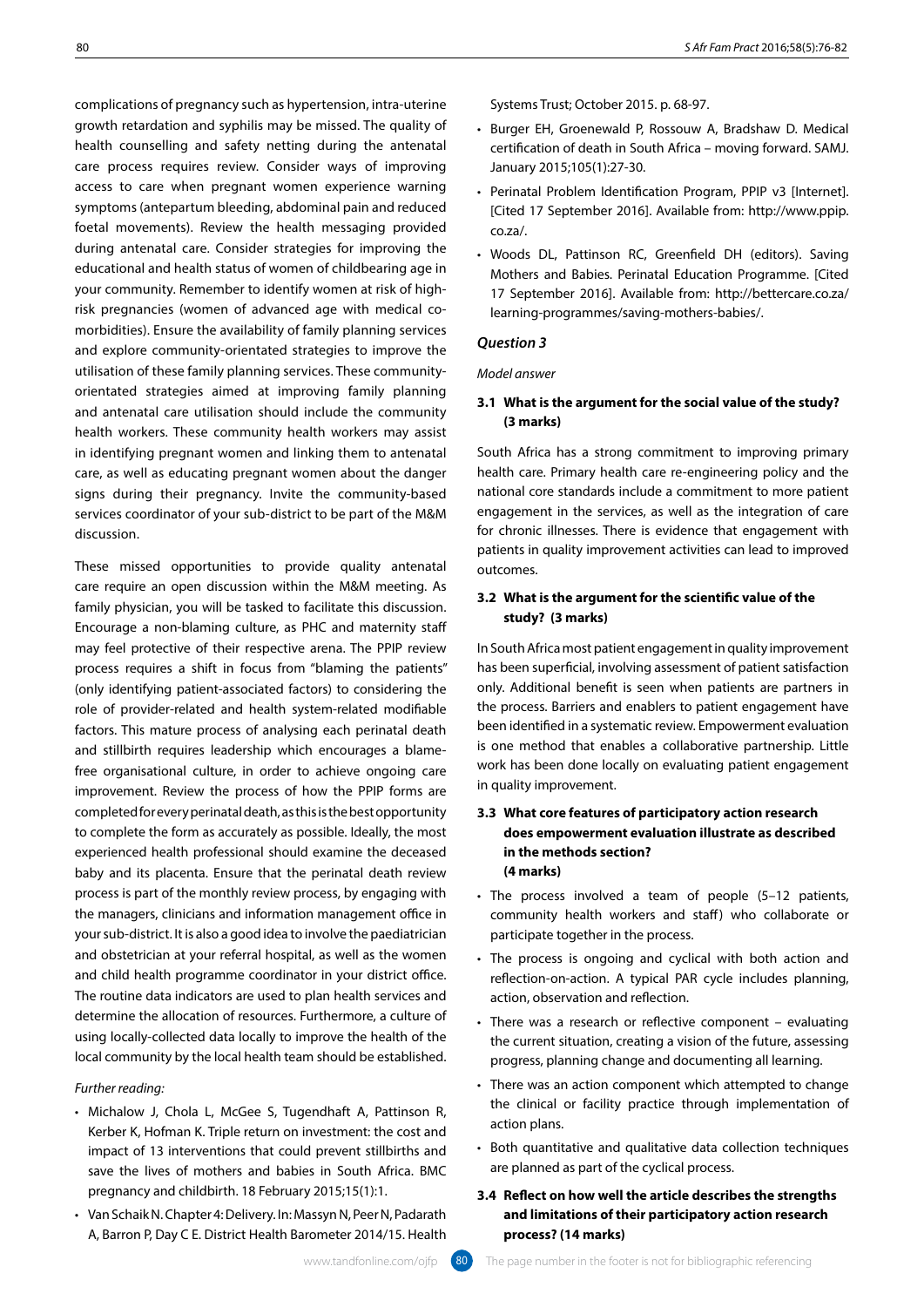#### **Key quality issues to consider are:**

| Mastering your Fellowship                                                                                                                                                                                                                                                                                                                                                                                                                                                                                                                                                                                                                                                                                                                                                                                                                                                                                                                                                                                                                                                                                                                                                                                                                                                                                                                                                                                                                                                                                                | 81                                                                                                                                                                                                                                                                                                                                                                                                                                                                                                                                                                                                                                                                                                                                                                                                                                                                                                                                                                                                                                                                                                                     |
|--------------------------------------------------------------------------------------------------------------------------------------------------------------------------------------------------------------------------------------------------------------------------------------------------------------------------------------------------------------------------------------------------------------------------------------------------------------------------------------------------------------------------------------------------------------------------------------------------------------------------------------------------------------------------------------------------------------------------------------------------------------------------------------------------------------------------------------------------------------------------------------------------------------------------------------------------------------------------------------------------------------------------------------------------------------------------------------------------------------------------------------------------------------------------------------------------------------------------------------------------------------------------------------------------------------------------------------------------------------------------------------------------------------------------------------------------------------------------------------------------------------------------|------------------------------------------------------------------------------------------------------------------------------------------------------------------------------------------------------------------------------------------------------------------------------------------------------------------------------------------------------------------------------------------------------------------------------------------------------------------------------------------------------------------------------------------------------------------------------------------------------------------------------------------------------------------------------------------------------------------------------------------------------------------------------------------------------------------------------------------------------------------------------------------------------------------------------------------------------------------------------------------------------------------------------------------------------------------------------------------------------------------------|
|                                                                                                                                                                                                                                                                                                                                                                                                                                                                                                                                                                                                                                                                                                                                                                                                                                                                                                                                                                                                                                                                                                                                                                                                                                                                                                                                                                                                                                                                                                                          |                                                                                                                                                                                                                                                                                                                                                                                                                                                                                                                                                                                                                                                                                                                                                                                                                                                                                                                                                                                                                                                                                                                        |
| Key quality issues to consider are:                                                                                                                                                                                                                                                                                                                                                                                                                                                                                                                                                                                                                                                                                                                                                                                                                                                                                                                                                                                                                                                                                                                                                                                                                                                                                                                                                                                                                                                                                      |                                                                                                                                                                                                                                                                                                                                                                                                                                                                                                                                                                                                                                                                                                                                                                                                                                                                                                                                                                                                                                                                                                                        |
| <b>Quality of the PAR process</b>                                                                                                                                                                                                                                                                                                                                                                                                                                                                                                                                                                                                                                                                                                                                                                                                                                                                                                                                                                                                                                                                                                                                                                                                                                                                                                                                                                                                                                                                                        | <b>Reflections on the article</b>                                                                                                                                                                                                                                                                                                                                                                                                                                                                                                                                                                                                                                                                                                                                                                                                                                                                                                                                                                                                                                                                                      |
| Alignment with purpose - how well did the groups maintain their focus<br>on the purpose of integrating and improving the quality of chronic care?                                                                                                                                                                                                                                                                                                                                                                                                                                                                                                                                                                                                                                                                                                                                                                                                                                                                                                                                                                                                                                                                                                                                                                                                                                                                                                                                                                        | It appears that the groups were facilitated by the researcher who<br>maintained a clear focus on the purpose and process.                                                                                                                                                                                                                                                                                                                                                                                                                                                                                                                                                                                                                                                                                                                                                                                                                                                                                                                                                                                              |
| <b>Ownership of the process</b> – how much did people in the groups see this<br>as their work or something they were doing for the researcher?                                                                                                                                                                                                                                                                                                                                                                                                                                                                                                                                                                                                                                                                                                                                                                                                                                                                                                                                                                                                                                                                                                                                                                                                                                                                                                                                                                           | It appears that the groups engaged with the process in order to take<br>stock of their current situation, create a vision and implement action<br>plans. It is not clear how consistently people attended the groups.                                                                                                                                                                                                                                                                                                                                                                                                                                                                                                                                                                                                                                                                                                                                                                                                                                                                                                  |
| <b>Development of reflectivity</b> - how well did the group develop the<br>ability to reflect on their actions and learn from their experience?                                                                                                                                                                                                                                                                                                                                                                                                                                                                                                                                                                                                                                                                                                                                                                                                                                                                                                                                                                                                                                                                                                                                                                                                                                                                                                                                                                          | It is not clear to what extent the groups created new propositional<br>knowledge about how to integrate chronic illness and improve the<br>quality. This level of reflection appears to be mostly from the researcher.                                                                                                                                                                                                                                                                                                                                                                                                                                                                                                                                                                                                                                                                                                                                                                                                                                                                                                 |
| Democratic and collaborative group dynamics and facilitation - how<br>well did the group enable people to participate equally in the process?                                                                                                                                                                                                                                                                                                                                                                                                                                                                                                                                                                                                                                                                                                                                                                                                                                                                                                                                                                                                                                                                                                                                                                                                                                                                                                                                                                            | The groups had significant power hierarchies and language barriers<br>between professional nurses, community health workers and patients.                                                                                                                                                                                                                                                                                                                                                                                                                                                                                                                                                                                                                                                                                                                                                                                                                                                                                                                                                                              |
| Commitment to practical action and experience - how well did the<br>groups engage with the actions they had planned?                                                                                                                                                                                                                                                                                                                                                                                                                                                                                                                                                                                                                                                                                                                                                                                                                                                                                                                                                                                                                                                                                                                                                                                                                                                                                                                                                                                                     | It seems that the groups were quite motivated and able to implement<br>many of the actions they planned (23 out of 37 interventions were<br>implemented).                                                                                                                                                                                                                                                                                                                                                                                                                                                                                                                                                                                                                                                                                                                                                                                                                                                                                                                                                              |
| <b>Documentation of the process</b> - how well did the group document<br>their learning and the process as a whole?                                                                                                                                                                                                                                                                                                                                                                                                                                                                                                                                                                                                                                                                                                                                                                                                                                                                                                                                                                                                                                                                                                                                                                                                                                                                                                                                                                                                      | The article provides a lot of evidence for documentation of the action<br>with examples of the matrix, vision, innovations and assessment. The<br>article is less clear as to how reflections and learning were documented.                                                                                                                                                                                                                                                                                                                                                                                                                                                                                                                                                                                                                                                                                                                                                                                                                                                                                            |
| Transferability - how easily can the findings be transferred to other<br>settings?                                                                                                                                                                                                                                                                                                                                                                                                                                                                                                                                                                                                                                                                                                                                                                                                                                                                                                                                                                                                                                                                                                                                                                                                                                                                                                                                                                                                                                       | This requires an in depth description of the health system, the<br>communities served and the people involved in the research. For a reader<br>outside of South Africa, the description of the context and site of study<br>may not be sufficient.                                                                                                                                                                                                                                                                                                                                                                                                                                                                                                                                                                                                                                                                                                                                                                                                                                                                     |
| intention for a before-and-after evaluation as well<br>as a comparison with another group of clinics in the<br>district that had not used empowerment evaluation.<br>Critically appraise the article in terms of these aspects<br>of the study design. (4 marks)<br>• The third objective – to measure the effect of the integration<br>process on waiting times, patient satisfaction, file audits and<br>patient flow in a before and after study - is not presented<br>in the article; some conclusions are offered without the<br>supporting findings in details.<br>• The fourth objective - to compare the traditional quality<br>improvement process with the empowerment model<br>in a type of quasi-experimental study - is also not fully<br>described and no detailed results are presented; again some<br>conclusions are made without the supporting findings.<br>Convenience sampling would not be ideal for selecting sites<br>in such a study.<br>• A separate article may be needed to describe the quasi-<br>experimental study in which it would be better to stick to<br>a description of the empowerment evaluation process with<br>the actions and learning that emerged from it.<br>• The design alludes to a comparison between nine clinics in<br>this study (integration with empowerment evaluation) and<br>nine clinics in a government initiative (integration without<br>empowerment evaluation), although this type of quasi-<br>experimental design is not fully described and no actual | with and without patient engagement, although the effect<br>may have been quicker in those with patient engagement -<br>however, no data were presented to support this conclusion.<br>3.6 Apply the READER formulation to deciding whether to<br>read and apply this study in your own practice<br>(12 marks).<br><b>Relevance:</b><br>The article is clearly set in primary care and is relevant to the<br>discipline of family medicine. Integration of comprehensive<br>services, chronic care and quality are all key dimensions of<br>effective primary health care.<br><b>Education:</b><br>The article is usefully challenging in that it introduces a new<br>methodology for patient engagement in quality improvement<br>and outlines practical solutions that were developed.<br><b>Applicability:</b><br>The study was performed in the North West Province in the<br>public sector and therefore should be applicable to similar<br>public sector settings where registrars and family physicians<br>are working.<br><b>Discrimination:</b><br>As a participatory action research process, there are some |
| results are presented. Instead, the study is more a description<br>of the empowerment evaluation process.<br>• Not all of the objectives were fully addressed in the article. For<br>example, no results on waiting times, patient satisfaction, file<br>audits or patient flow were presented. The conclusion states                                                                                                                                                                                                                                                                                                                                                                                                                                                                                                                                                                                                                                                                                                                                                                                                                                                                                                                                                                                                                                                                                                                                                                                                    | limitations (see question 4) particularly in terms of the<br>engagement in and documentation of reflection and new<br>propositional knowledge by the whole group, and the extent<br>to which people contributed equally across hierarchies and<br>professional or cultural barriers. Not all the objectives listed                                                                                                                                                                                                                                                                                                                                                                                                                                                                                                                                                                                                                                                                                                                                                                                                     |
| www.tandfonline.com/ojfp 81                                                                                                                                                                                                                                                                                                                                                                                                                                                                                                                                                                                                                                                                                                                                                                                                                                                                                                                                                                                                                                                                                                                                                                                                                                                                                                                                                                                                                                                                                              | The page number in the footer is not for bibliographic referencing                                                                                                                                                                                                                                                                                                                                                                                                                                                                                                                                                                                                                                                                                                                                                                                                                                                                                                                                                                                                                                                     |

- **intention for a before-and-after evaluation as well as a comparison with another group of clinics in the district that had not used empowerment evaluation. Critically appraise the article in terms of these aspects of the study design. (4 marks)**
- The third objective to measure the effect of the integration process on waiting times, patient satisfaction, file audits and patient flow in a before and after study – is not presented in the article; some conclusions are offered without the supporting findings in details.
- The fourth objective to compare the traditional quality improvement process with the empowerment model in a type of quasi-experimental study – is also not fully described and no detailed results are presented; again some conclusions are made without the supporting findings. Convenience sampling would not be ideal for selecting sites in such a study.
- A separate article may be needed to describe the quasiexperimental study in which it would be better to stick to a description of the empowerment evaluation process with the actions and learning that emerged from it.
- The design alludes to a comparison between nine clinics in this study (integration with empowerment evaluation) and nine clinics in a government initiative (integration without empowerment evaluation), although this type of quasiexperimental design is not fully described and no actual results are presented. Instead, the study is more a description of the empowerment evaluation process.
- Not all of the objectives were fully addressed in the article. For example, no results on waiting times, patient satisfaction, file audits or patient flow were presented. The conclusion states

# **3.6 Apply the READER formulation to deciding whether to read and apply this study in your own practice (12 marks).**

#### **Relevance:**

# **Education:**

#### **Applicability:**

# **Discrimination:**